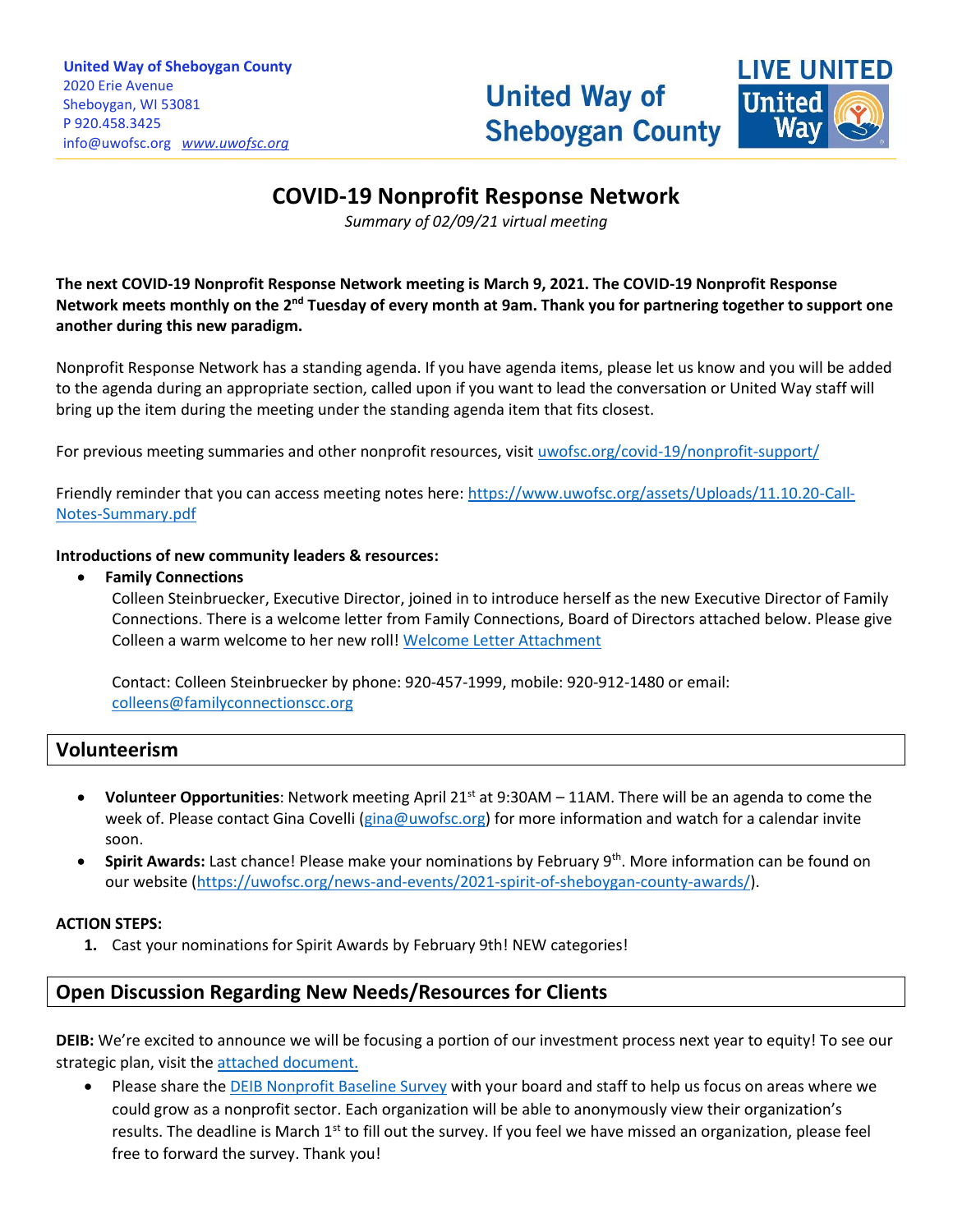**United Way of Sheboygan County** 



## *It's not too late!*

Sign up for the **21-Week Equity Challenge** here: [https://www.unitedwaywi.org/page/equity-challenge.](https://www.unitedwaywi.org/page/equity-challenge)

#### **ACTION STEPS:**

- 1. Fill out the DEIB Nonprofit Baseline Survey
- 2. Sign up for the 21-Week Equity Challenge

## **Community Resource Share/Collaborative Efforts**

• **Great Marriages:** FREE 5 Love Languages event through Thrivent featuring Gary Chapman, author and creator of 5LL[. https://thrivent.zoom.us/webinar/register/7616049391121/WN\\_jLf8q7dTSg2cYc7s1wtqKA.](https://thrivent.zoom.us/webinar/register/7616049391121/WN_jLf8q7dTSg2cYc7s1wtqKA)

\_\_\_\_\_\_\_\_\_\_\_\_\_\_\_\_\_\_\_\_\_\_\_\_\_\_\_\_\_\_\_\_\_\_\_\_\_\_\_\_\_\_\_\_\_\_\_\_\_\_\_\_\_\_\_\_\_\_\_\_\_\_\_\_\_\_\_\_\_\_\_\_\_\_\_\_\_\_\_\_\_\_\_\_\_\_\_\_\_\_\_\_\_\_\_\_\_\_\_\_\_\_\_\_\_\_\_\_\_\_\_\_\_\_\_\_\_\_\_\_\_\_\_\_\_\_\_\_\_\_\_\_\_\_\_\_\_\_\_\_\_\_\_\_\_\_\_\_\_\_\_\_\_\_\_\_\_\_\_\_\_\_\_\_\_\_\_\_\_\_\_\_\_\_\_\_\_\_\_\_\_\_\_\_\_\_\_\_\_\_\_\_\_\_\_\_\_\_\_\_\_\_\_\_\_\_\_\_\_\_\_\_\_\_\_\_\_\_\_\_\_\_\_\_\_\_\_\_\_\_\_\_\_\_\_\_\_\_\_\_\_\_\_\_\_\_\_\_\_\_\_\_\_\_\_\_\_\_\_\_\_\_\_\_\_\_\_\_\_\_\_

- o Visit[: https://www.great-marriages.org/events](https://www.great-marriages.org/events) to register and for more events on their website.
- o Take the "quiz" to discover your love languag[e https://www.5lovelanguages.com/quizzes/.](https://www.5lovelanguages.com/quizzes/)
- **ALTRUSA Scholarship:** Is looking to give \$1,500 to a non-traditional student. Please see the [attached document](ALTRUSA%20Scholarship%202021.pdf) for the requirements. Applications are due April 15<sup>th</sup>.
- **Plymouth Dirt Track:** Is in need of 26 volunteers Saturday evenings. They are offering \$1,200/race, and a total \$6,000 the season. Please see th[e attached document](img177.pdf) for more information and how to apply.
- **Communication about family/youth programs, events, and resources with school districts:** As you may have heard on previous COVID-19 Nonprofit Response Network Call, the Youth Agency Network (YAN) inspired a discussion on how to best share resources, collectively and collaboratively, with youth and families via school districts. After connecting with YAN, all agreed that as a cradle to career initiative it made a lot of sense to have the Community Partnership for Children (CPC) collect and distribute information to school systems in hopes that participating school districts will disseminate the information in whatever platform works for their district. We will likely be housing this info on our website, too. How can you join us? Information we need from you to make this happen is:
	- Organization
	- Date & time
	- URL
	- Public contact information (email and/or phone, preference is both) for questions, inquiries and follow up
	- 3 brief sentences summarizing event, program etc.

These programs and events will be disseminated through the Sheboygan County School Districts the first of every month. Submissions can be sent to Tahareh Mohammadian [\(Tahareh@uwofsc.org\)](mailto:Tahareh@uwofsc.org) by the 15<sup>th</sup> of every month and include the above information for the upcoming month. Please reference the attached letter in the notes for further information. . This information is also housed on our website: [https://uwofsc.org/assets/Uploads/February-2021.pdf.](https://uwofsc.org/assets/Uploads/February-2021.pdf)

*Upcoming CPC Events:* Please share these flyers with clients, colleagues, friends, and family. For more information regarding these events, please contact Tahareh [\(tahareh@uwofsc.org\)](mailto:tahareh@uwofsc.org).

Parent Café Workshop: Virtual Parent Café being hosted on Zoom 5:30PM-7:30PM March 9<sup>th</sup>, April 6<sup>th</sup>, and May 4<sup>th</sup>. Parents will have the opportunity to talk with others on similar successes and challenges they face as a parent. [https://uwofsc.org/assets/Uploads/Spring-2021.pdf.](https://uwofsc.org/assets/Uploads/Spring-2021.pdf)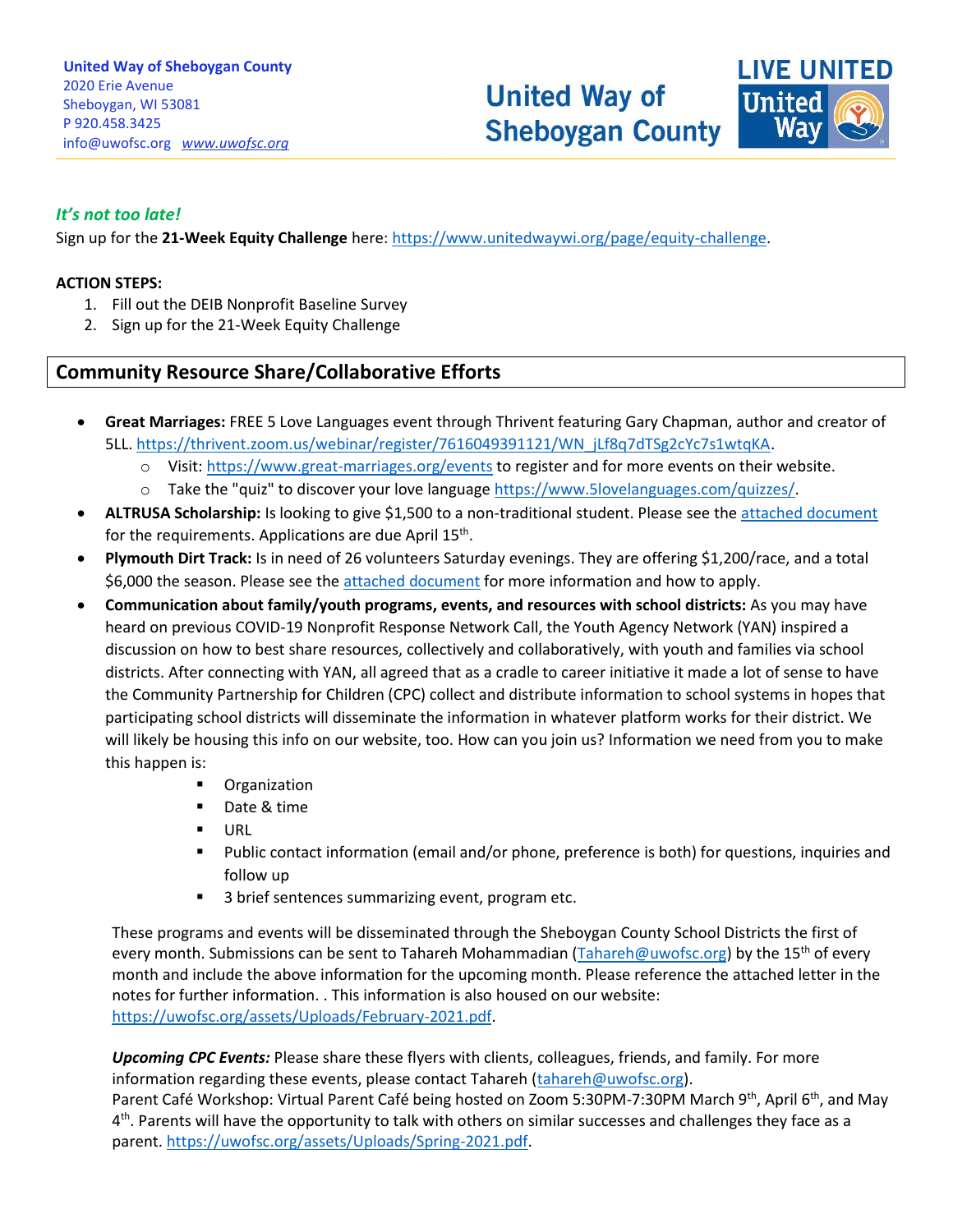**LIVE UNITED United** 

Developmental Screening: Celebrate child development virtually! See the attached flyer for the developmental areas that are screened and the benefits. March 4th and 5th, 8:00AM - 12:00PM and 3:00PM - 6:00PM. [https://uwofsc.org/assets/Uploads/March-2021.pdf.](https://uwofsc.org/assets/Uploads/March-2021.pdf)

\_\_\_\_\_\_\_\_\_\_\_\_\_\_\_\_\_\_\_\_\_\_\_\_\_\_\_\_\_\_\_\_\_\_\_\_\_\_\_\_\_\_\_\_\_\_\_\_\_\_\_\_\_\_\_\_\_\_\_\_\_\_\_\_\_\_\_\_\_\_\_\_\_\_\_\_\_\_\_\_\_\_\_\_\_\_\_\_\_\_\_\_\_\_\_\_\_\_\_\_\_\_\_\_\_\_\_\_\_\_\_\_\_\_\_\_\_\_\_\_\_\_\_\_\_\_\_\_\_\_\_\_\_\_\_\_\_\_\_\_\_\_\_\_\_\_\_\_\_\_\_\_\_\_\_\_\_\_\_\_\_\_\_\_\_\_\_\_\_\_\_\_\_\_\_\_\_\_\_\_\_\_\_\_\_\_\_\_\_\_\_\_\_\_\_\_\_\_\_\_\_\_\_\_\_\_\_\_\_\_\_\_\_\_\_\_\_\_\_\_\_\_\_\_\_\_\_\_\_\_\_\_\_\_\_\_\_\_\_\_\_\_\_\_\_\_\_\_\_\_\_\_\_\_\_\_\_\_\_\_\_\_\_\_\_\_\_\_\_\_\_

### *Housing Availability for Homeless*

- o **Warming Center:** Will be open this Fri-Sun but are normally only open Monday-Thursday 7:00PM-7:30AM. Location: 828 catholic church.
- o **Salvation Army:** Currently has beds available for men, women, and families.

### **ACTION STEPS:**

1. Please see above.

## **Open Discussion Regarding Needs for Agencies & Staffing & General Updates**

Salvation Army: Is in need of 3 attendants ASAP, 2<sup>nd</sup> and 3<sup>rd</sup> shift. Please see the below links for the position descriptions. For more information, please contact Carrye Jo (CarryeJo Cony@usc.salvationarmy.org).

- Salvation Army Shelter Advocate I [https://careers-uscsalvationarmy.icims.com/jobs/16130/shelter-advocate-i--](https://careers-uscsalvationarmy.icims.com/jobs/16130/shelter-advocate-i---sheboygan/job) [sheboygan/job.](https://careers-uscsalvationarmy.icims.com/jobs/16130/shelter-advocate-i---sheboygan/job)
- Salvation Army Shelter Advocate II [https://careers-uscsalvationarmy.icims.com/jobs/16586/shelter-advocate-ii--](https://careers-uscsalvationarmy.icims.com/jobs/16586/shelter-advocate-ii---sheboygan/job) [-sheboygan/job.](https://careers-uscsalvationarmy.icims.com/jobs/16586/shelter-advocate-ii---sheboygan/job)

**Help 4 the Homeless Hygiene Drive:** Lakeshore CAP, Catholic Charities, Safe Harbor & Foundations (formerly RAYS) are participating again this year, February 14th-March 7th. They are looking for volunteers to help set up boxes this Thursday & Friday. Please call Clarita Wesley, Catholic Charities, at 920-458-5726 ext.4313 or emai[l cwsley@ccmke.org](mailto:cwsley@ccmke.org) to set-up a day and time to pick-up boxes from Catholic Charities. Collection sites will be mostly in the Sheboygan/Sheboygan Falls/Plymouth area.

**Food Bank:** Is looking for a part time driver and has a great leadership opportunity available. Check out their job postings here: [https://www.indeed.com/job/finances-and-organizational-leadership-opportunity-29e50e19c24a37ec.](https://www.indeed.com/job/finances-and-organizational-leadership-opportunity-29e50e19c24a37ec)

## **COVID-19 Outreach**

## *Sheboygan County Public Health Vaccination Information*

- Vaccine Status Updates can be found here: [https://www.sheboygancounty.com/departments/departments-f](https://www.sheboygancounty.com/departments/departments-f-q/health-and-human-services/public-health/coronavirus-covid-19/vaccine)[q/health-and-human-services/public-health/coronavirus-covid-19/vaccine.](https://www.sheboygancounty.com/departments/departments-f-q/health-and-human-services/public-health/coronavirus-covid-19/vaccine)
- Sheboygan County Local Vaccination Update. [https://www.sheboygancounty.com/home/showpublisheddocument?id=15588.](https://www.sheboygancounty.com/home/showpublisheddocument?id=15588)
- Next Steps After Receiving COVID-19 Vaccination: [https://www.dhs.wisconsin.gov/publications/p02879.pdf.](https://www.dhs.wisconsin.gov/publications/p02879.pdf)
- If you have general vaccine questions please email them to [DHSCOVIDVaccinePublic@wi.gov.](mailto:DHSCOVIDVaccinePublic@wi.gov)
- DHS COVID-19 Vaccine page: [https://www.dhs.wisconsin.gov/covid-19/vaccine.htm.](https://www.dhs.wisconsin.gov/covid-19/vaccine.htm)
- Sheboygan County Local Vaccination Update: [https://www.sheboygancounty.com/home/showpublisheddocument?id=15588.](https://www.sheboygancounty.com/home/showpublisheddocument?id=15588)
- Use this link to register for their newsletter: [https://public.govdelivery.com/accounts/WIDHS/subscriber/new?topic\\_id=WIDHS\\_578.](https://public.govdelivery.com/accounts/WIDHS/subscriber/new?topic_id=WIDHS_578)